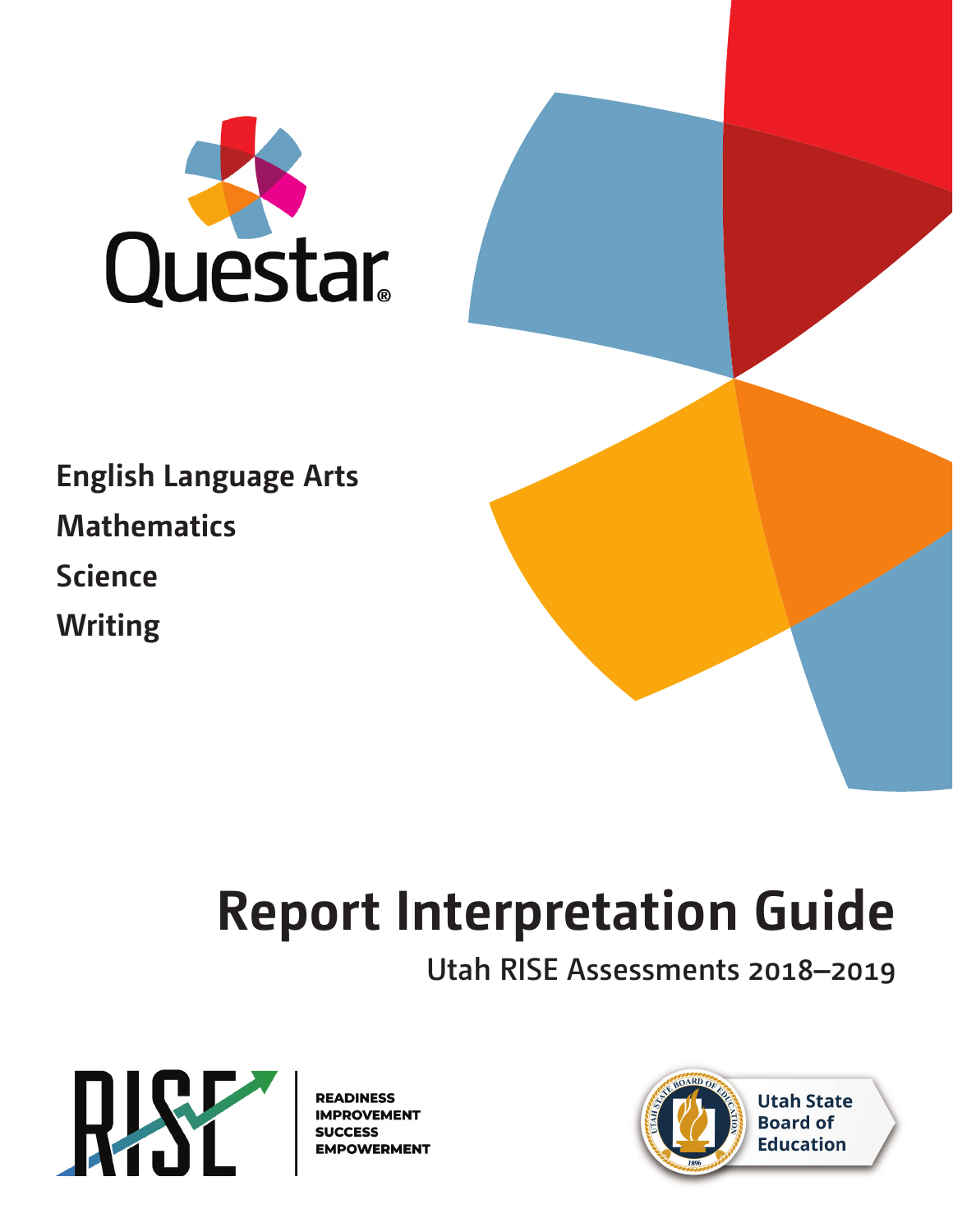

## **Summative & Interim Reports**

#### **Individual Student Report (ISR)**

The Individual Student Report (ISR) provides performance details at the student level for a given content area. The ISR's primary audience is the parent and student. An ISR is generated for each of the content areas in which students tested during the 2018-2019 Summative and/or Interim test administration. It is the responsibility of the school to ensure that ISR results are shared with students and their families within 3 weeks of reports becoming available. This information is located in the Standard Test Administration and Testing Ethics Policy. Roles that may access ISRs through Nextera include teachers, school-level users, and LEA-level users.

#### **Mathematics, Science, and English Language Arts**

The ISR provides students and parents with specific details regarding performance in each content area assessed. For Mathematics, Science, and English Language Arts, the single-page report shows the student's overall score and performance level compared to averages at the school, LEA, and state levels for the same assessment. It also provides the student's score for each sub-score category within the content area. **English Language Arts ISRs will be available in Fall 2019.** For more information, please see the Introduction section of this guide.

| <b>READINESS</b><br><b>IMPROVEMENT</b><br>SUCCESS<br>EMPOWERMENT                                                                                                                                                                                                                                                                                                                                                                   | SSID#: 123456789                         | 2018 - 2019 UTAH SUMMATIVE ASSESSMENT<br>Birth Date: 03-11-2007                                                                                                                                                                                                                                                                                             | <b>FAMILY REPORT</b><br>for <b>ALLEN J. WHITMORE</b><br><b>MATHEMATICS GRADE 6</b> | LEA: Utah Demo LEA (99)<br>SCHOOL: Utah Demo School (999)                                                                                                                                                                                                                                                                                              |                            | <b>BOARD</b>                                                                                                                                                                                                                                                                                                                                                                                                                          |  |
|------------------------------------------------------------------------------------------------------------------------------------------------------------------------------------------------------------------------------------------------------------------------------------------------------------------------------------------------------------------------------------------------------------------------------------|------------------------------------------|-------------------------------------------------------------------------------------------------------------------------------------------------------------------------------------------------------------------------------------------------------------------------------------------------------------------------------------------------------------|------------------------------------------------------------------------------------|--------------------------------------------------------------------------------------------------------------------------------------------------------------------------------------------------------------------------------------------------------------------------------------------------------------------------------------------------------|----------------------------|---------------------------------------------------------------------------------------------------------------------------------------------------------------------------------------------------------------------------------------------------------------------------------------------------------------------------------------------------------------------------------------------------------------------------------------|--|
| This report will help you answer these<br>questions about your student.                                                                                                                                                                                                                                                                                                                                                            |                                          |                                                                                                                                                                                                                                                                                                                                                             | How did the student do overall?                                                    | How does the student's scale score compare to peers?<br>How did the student perform in each reporting category?<br>How does the student's performance compare to last year?<br>What are specific things the student should be able to do?                                                                                                              |                            |                                                                                                                                                                                                                                                                                                                                                                                                                                       |  |
|                                                                                                                                                                                                                                                                                                                                                                                                                                    |                                          | <b>Overall Student Performance for Mathematics Grade 6</b>                                                                                                                                                                                                                                                                                                  |                                                                                    |                                                                                                                                                                                                                                                                                                                                                        |                            |                                                                                                                                                                                                                                                                                                                                                                                                                                       |  |
| <b>Student Performance</b><br><b>Highly Proficient</b><br>4                                                                                                                                                                                                                                                                                                                                                                        |                                          | <b>Student Scale Score</b><br>480                                                                                                                                                                                                                                                                                                                           | 255.398                                                                            | $397 - 431$                                                                                                                                                                                                                                                                                                                                            | $432 - 463$                | $464 - 563$                                                                                                                                                                                                                                                                                                                                                                                                                           |  |
| Utah Demo School Average Score: 449<br>Utah Demo LEA Average Score: 429<br>Utah Average Score: 425                                                                                                                                                                                                                                                                                                                                 |                                          |                                                                                                                                                                                                                                                                                                                                                             | <b>Relow Proficient</b>                                                            | Approaching Proficient<br>Legend:<br>Student scale score<br>Scale super                                                                                                                                                                                                                                                                                | Proficient<br>range, go to | <b>Highly Proficient</b><br>Confidence range<br>Scale score cut to achieve For more info about the confidence<br>https://tinyurl.com/USBEreporting                                                                                                                                                                                                                                                                                    |  |
|                                                                                                                                                                                                                                                                                                                                                                                                                                    |                                          | <b>Student Performance for Reporting Categories</b>                                                                                                                                                                                                                                                                                                         |                                                                                    |                                                                                                                                                                                                                                                                                                                                                        |                            |                                                                                                                                                                                                                                                                                                                                                                                                                                       |  |
| Ratios and Proportional Relationships                                                                                                                                                                                                                                                                                                                                                                                              |                                          | Met<br>grade level expectations                                                                                                                                                                                                                                                                                                                             |                                                                                    |                                                                                                                                                                                                                                                                                                                                                        |                            |                                                                                                                                                                                                                                                                                                                                                                                                                                       |  |
| The Number System                                                                                                                                                                                                                                                                                                                                                                                                                  |                                          | Approaching<br>grade level expectations                                                                                                                                                                                                                                                                                                                     |                                                                                    |                                                                                                                                                                                                                                                                                                                                                        |                            |                                                                                                                                                                                                                                                                                                                                                                                                                                       |  |
| <b>Expressions and Equations</b>                                                                                                                                                                                                                                                                                                                                                                                                   |                                          | Approaching<br>grade level expectations                                                                                                                                                                                                                                                                                                                     |                                                                                    |                                                                                                                                                                                                                                                                                                                                                        |                            |                                                                                                                                                                                                                                                                                                                                                                                                                                       |  |
| Geometry and Statistics and Probability                                                                                                                                                                                                                                                                                                                                                                                            |                                          | Met<br>grade level expectations                                                                                                                                                                                                                                                                                                                             |                                                                                    |                                                                                                                                                                                                                                                                                                                                                        |                            |                                                                                                                                                                                                                                                                                                                                                                                                                                       |  |
| <b>Performance Level</b>                                                                                                                                                                                                                                                                                                                                                                                                           |                                          |                                                                                                                                                                                                                                                                                                                                                             |                                                                                    | <b>Yearly RISE Student Performance in Mathematics</b>                                                                                                                                                                                                                                                                                                  |                            |                                                                                                                                                                                                                                                                                                                                                                                                                                       |  |
| (4) Highly Proficient                                                                                                                                                                                                                                                                                                                                                                                                              |                                          |                                                                                                                                                                                                                                                                                                                                                             |                                                                                    |                                                                                                                                                                                                                                                                                                                                                        |                            |                                                                                                                                                                                                                                                                                                                                                                                                                                       |  |
| (3) Proficient                                                                                                                                                                                                                                                                                                                                                                                                                     |                                          |                                                                                                                                                                                                                                                                                                                                                             |                                                                                    |                                                                                                                                                                                                                                                                                                                                                        |                            |                                                                                                                                                                                                                                                                                                                                                                                                                                       |  |
| (2) Approaching Proficient                                                                                                                                                                                                                                                                                                                                                                                                         |                                          |                                                                                                                                                                                                                                                                                                                                                             |                                                                                    |                                                                                                                                                                                                                                                                                                                                                        |                            |                                                                                                                                                                                                                                                                                                                                                                                                                                       |  |
| (1) Below Proficient                                                                                                                                                                                                                                                                                                                                                                                                               |                                          |                                                                                                                                                                                                                                                                                                                                                             |                                                                                    |                                                                                                                                                                                                                                                                                                                                                        |                            |                                                                                                                                                                                                                                                                                                                                                                                                                                       |  |
|                                                                                                                                                                                                                                                                                                                                                                                                                                    | 3<br>Grade                               | $\overline{4}$                                                                                                                                                                                                                                                                                                                                              | 5                                                                                  | 6                                                                                                                                                                                                                                                                                                                                                      | $\overline{7}$             | 8                                                                                                                                                                                                                                                                                                                                                                                                                                     |  |
| The Yearly RISE Student Performance in Mathematics shows the performance level of your student each year in Mathematics.                                                                                                                                                                                                                                                                                                           |                                          |                                                                                                                                                                                                                                                                                                                                                             |                                                                                    |                                                                                                                                                                                                                                                                                                                                                        |                            |                                                                                                                                                                                                                                                                                                                                                                                                                                       |  |
|                                                                                                                                                                                                                                                                                                                                                                                                                                    |                                          | Performance Level Descriptors for Mathematics Grade 6                                                                                                                                                                                                                                                                                                       |                                                                                    |                                                                                                                                                                                                                                                                                                                                                        |                            |                                                                                                                                                                                                                                                                                                                                                                                                                                       |  |
| (1) Below Proficient                                                                                                                                                                                                                                                                                                                                                                                                               |                                          | (2) Approaching Proficient                                                                                                                                                                                                                                                                                                                                  |                                                                                    | (3) Proficient                                                                                                                                                                                                                                                                                                                                         | (4) Highly Proficient      |                                                                                                                                                                                                                                                                                                                                                                                                                                       |  |
| ٠<br>Understands and represents<br>situations with rates and<br>ratios.<br>Understands and uses nega-<br>$\ddot{\phantom{0}}$<br>tive numbers.<br>$\ddot{\phantom{0}}$<br>Uses equations and expres-<br>sions to solve problems,<br>including equations and<br>expressions that contain vari-<br>ables in place of numbers.<br>Works with statistical data<br>to find a measure of center.<br>including mean, median, and<br>mode. | sion problems.<br>tive numbers.<br>mode. | Uses rates and ratios to solve<br>basic multiplication and divi-<br>Understands and uses nega-<br>Writes equations and expres-<br>sions to represent problems,<br>including equations and<br>expressions that contain vari-<br>ables in place of numbers.<br>Works with statistical data to<br>find some measures of center,<br>including mean, median, and | problems.<br>$\ddot{\phantom{0}}$<br>mode.                                         | Uses rates and ratios to solve<br>multiplication and division<br>Works with negative numbers.<br>Writes and uses equations<br>and expressions to solve<br>problems, including equations<br>and expressions that contain<br>variables in place of numbers.<br>Works with statistical data<br>to find measures of center.<br>including mean, median, and |                            | Understands and uses rates<br>and ratios to solve multiplica-<br>tion and division problems.<br>Works with negative numbers.<br>Writes, interprets, and uses<br>equations and expressions<br>to solve problems, including<br>equations and expressions<br>that contain variables in place<br>of numbers.<br>¥.<br>Works with and interprets sta-<br>tistical data to find measures<br>of center, including mean,<br>median, and mode. |  |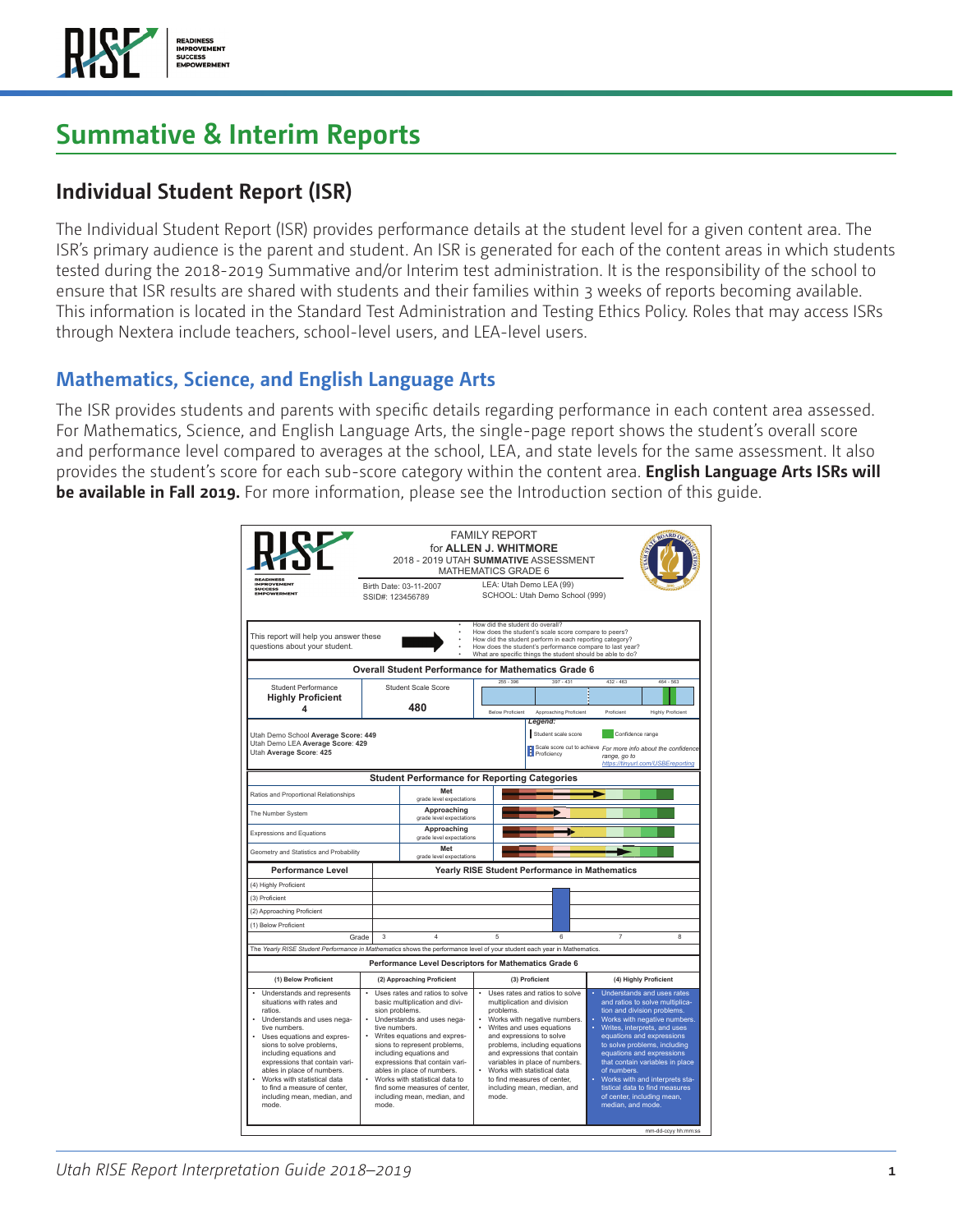

- **A** States the student's name, report name, and student's grade.
- $T$  report will help you answer the set of  $T$ **B** States the student's birth date, Statewide Student Identification Number (SSID#), **B** States the student's birth date, Statewide Student Identification Number (SSID#), Local Education Agency (LEA), and school. rgency (LLA), and . שט <sub>(</sub>אטוככן ושטוושטו ויטוואפווווישטוואן, בט



- **C** States the student's performance level for the assessed content area. The levels are: (1) Below Proficient, (2) Approachi **L** States the student's performance level for the assessed content area. The possible performance level by the assessed content area. The possible performance level by a levels are: (1) Below Proficient, (2) Approaching P **C** States the student's performance level for the assessed content area. The possible performance
- **D** States the student's overall scale score for the **D** States the student's overall scale score for the assessed content area.
- students who took a more difficult test are not penalized, and students who took a less<br>difficult test are not given an unfair advantage. By calculating the scaled score from the difficult test are not given an unfair advantage. By calculating the scaled score from the raw schools, and different administration dates/years. • A scale score is a transformation of a raw score and ensures that every participant is presented with a score that is readily comparable regardless of the version of the test taken. For example, difficult test are not given an unfair advantage. By calculating the scaled score from the raw<br>score, test scores are fairly and accurately comparable between different test forms, test takers,  3UR¿FLHQW
- adents overall store and communice lange for the assessed content area. The f The *Yearly RISE Student Performance in Mathematics* shows the performance level of your student each year in Mathematics. **E** Displays the student's overall score and confidence range for the assessed content area. The top of the graphic displays the scale score ranges for each proficiency level.  $G<sub>2</sub>$  4  $\frac{1}{2}$  6  $\frac{1}{2}$  6  $\frac{1}{2}$  6  $\frac{1}{2}$  6  $\frac{1}{2}$  6  $\frac{1}{2}$  6  $\frac{1}{2}$  6  $\frac{1}{2}$  6  $\frac{1}{2}$  6  $\frac{1}{2}$  6  $\frac{1}{2}$  6  $\frac{1}{2}$  6  $\frac{1}{2}$  6  $\frac{1}{2}$  6  $\frac{1}{2}$  6  $\frac{1}{2}$  6  $\frac{1}{2}$  6  $\frac{$
- Performance Designation and Performance Conservative Conservative Conservative Conservative Conservative Conserv<br>In the conservative conservative conservative conservative conservative conservative conservative conservativ average score for the student's performance in each of the reporting categories. The reporting category scale scores are also computed using a raw-to-scale score table, but those tables state situations and dividend compute mation froi multiplication and division and division and division and division and division and division and division and <br>Second division and division and division and division and division and division and division and division and taining re, but those tubies only include information from questions pertaining to that particular reporting category. Information from all the questions on the test that the student answered. This is not an • The overall scale score is determined by using a raw-to-scale score (RSS)<sup>\*</sup> table that includes situations with rates and basic multiplication and divi- $\sim$   $\sim$   $\sim$  $\overline{a}$
- Understands and uses nega-• Understands and uses negative numbers. The second second second second second second second second second second second second second s<br>... raw score. d convers • Works with negative numbers.  $\sigma$  look up a correspon • Works with negative numbers. stale stole for each tive numbers. onversion t \* An RSS table is a conversion tool used to look up a corresponding scale score for each • Works with negative numbers.
- $\bullet$  A contide recommence range demonstrates a range or possible secres in the stadem were to take the<br>tost multiple times. This range procents where a student's true score likely is with a certain ables in place of numbers. eegree or error of measurement from the student's observed score Consequently the smaller the range including mean, median, and including mean, median, and e demonstrates a  $\frac{1}{2}$ rence. A comidence ran zusit possible scores if the • Works with statistical data iormed by adding o the greater the precision of the assessment results. • A confidence range demonstrates a range of possible scores if the student were to take the of diameters. degree of confidence. A confidence range is formed by adding or subtracting the standard of center, including mean, test multiple error or meas sinonstrates a range ins range present  $\frac{a}{b}$ ent nom the stadents t problems because in the star i students true score er vod score Consegui rea score. conseque  $t = t_0$  to take the problems, including  $\frac{1}{2}$ test multiple times. This range presents where a student's true score likely is with a certain o<br>occorrections error of measurement from the student's observed score. Consequently, the smaller the range,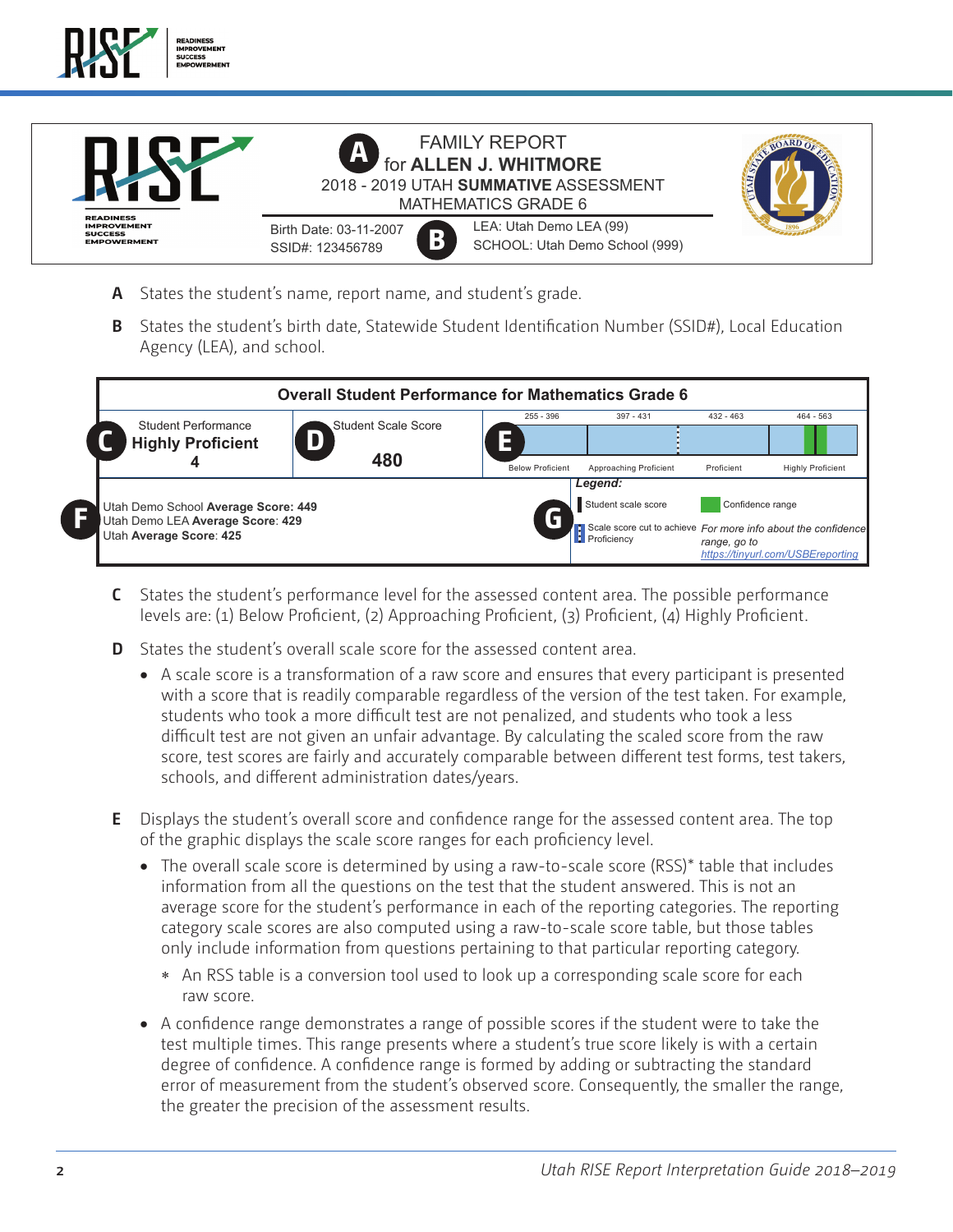

**F** Displays how the student's results compared to the average results at the school, LEA, and state levels. F Displays how the student's results compared to the average results at the school, LEA dent's results compared to the average results at the school, LEA,

**E**

MATHEMATICS GRADE 6

 $\mathcal{F}(\mathcal{F})=\mathcal{F}(\mathcal{F})$  and the studies overall  $\mathcal{F}(\mathcal{F})$ 

**G** Defines the various components of the student's performance as outlined in the image above (E).

**480**

| <b>Student Performance for Reporting Categories</b> |                                         |  |  |  |  |  |
|-----------------------------------------------------|-----------------------------------------|--|--|--|--|--|
| Ratios and Proportional Relationships               | Met<br>grade level expectations         |  |  |  |  |  |
| The Number System                                   | Approaching<br>grade level expectations |  |  |  |  |  |
| <b>Expressions and Equations</b>                    | Approaching<br>grade level expectations |  |  |  |  |  |
| Geometry and Statistics and Probability             | Met<br>grade level expectations         |  |  |  |  |  |

H Displays the student's results in each of the reporting categories for the assessed content area. Student performance on the reporting categories is defined as either having "Met" grade level expectations or reproaching grade level expectations. The and results within each reporting category. .<br>"Approaching" grade level expectations. The arrows provide a visual representation of the student's **H** Displays the student's results in each of the reporting categories for the assessed cont

| <b>Performance Level</b>   | <b>Yearly RISE Student Performance in Mathematics</b> |   |  |  |  |  |
|----------------------------|-------------------------------------------------------|---|--|--|--|--|
| (4) Highly Proficient      |                                                       |   |  |  |  |  |
| (3) Proficient             |                                                       |   |  |  |  |  |
| (2) Approaching Proficient |                                                       |   |  |  |  |  |
| (1) Below Proficient       |                                                       |   |  |  |  |  |
| 3<br>Grade                 | 5                                                     | 6 |  |  |  |  |

grade level expectations

I Displays the student's performance level in the subject area across multiple years of RISE testing. expressions that contain varivariables in place of numbers.  $\sim$ Grade 3 4 5 678

|                                                                                                                                                                                                                                                                                                                                                                               | <b>Performance Level Descriptors for Mathematics Grade 6</b>                                                                                                                                                                                                                                                                                                                                                         |                                                                                                                                                                                                                                                                                                                                                                                                                     |                                                                                                                                                                                                                                                                                                                                                                                                                                 |  |  |  |  |  |
|-------------------------------------------------------------------------------------------------------------------------------------------------------------------------------------------------------------------------------------------------------------------------------------------------------------------------------------------------------------------------------|----------------------------------------------------------------------------------------------------------------------------------------------------------------------------------------------------------------------------------------------------------------------------------------------------------------------------------------------------------------------------------------------------------------------|---------------------------------------------------------------------------------------------------------------------------------------------------------------------------------------------------------------------------------------------------------------------------------------------------------------------------------------------------------------------------------------------------------------------|---------------------------------------------------------------------------------------------------------------------------------------------------------------------------------------------------------------------------------------------------------------------------------------------------------------------------------------------------------------------------------------------------------------------------------|--|--|--|--|--|
| (1) Below Proficient                                                                                                                                                                                                                                                                                                                                                          | (2) Approaching Proficient                                                                                                                                                                                                                                                                                                                                                                                           | (3) Proficient                                                                                                                                                                                                                                                                                                                                                                                                      | (4) Highly Proficient                                                                                                                                                                                                                                                                                                                                                                                                           |  |  |  |  |  |
| Understands and represents<br>situations with rates and<br>ratios.<br>Understands and uses nega-<br>tive numbers.<br>Uses equations and expres-<br>sions to solve problems.<br>including equations and<br>expressions that contain vari-<br>ables in place of numbers.<br>Works with statistical data<br>to find a measure of center,<br>including mean, median, and<br>mode. | Uses rates and ratios to solve<br>$\bullet$<br>basic multiplication and divi-<br>sion problems.<br>Understands and uses nega-<br>tive numbers.<br>Writes equations and expres-<br>sions to represent problems.<br>including equations and<br>expressions that contain vari-<br>ables in place of numbers.<br>Works with statistical data to<br>find some measures of center,<br>including mean, median, and<br>mode. | Uses rates and ratios to solve<br>$\bullet$<br>multiplication and division<br>problems.<br>Works with negative numbers.<br>$\bullet$<br>Writes and uses equations<br>and expressions to solve<br>problems, including equations<br>and expressions that contain<br>variables in place of numbers.<br>Works with statistical data<br>$\bullet$<br>to find measures of center,<br>including mean, median, and<br>mode. | Understands and uses rates<br>and ratios to solve multiplica-<br>tion and division problems.<br>Works with negative numbers.<br>Writes, interprets, and uses<br>equations and expressions<br>to solve problems, including<br>equations and expressions<br>that contain variables in place<br>of numbers.<br>Works with and interprets sta-<br>tistical data to find measures<br>of center, including mean,<br>median, and mode. |  |  |  |  |  |

**J** States the performance levels for the assessed grade and content area. The student's performance level will be highlighted in blue. When reporting test results for groups of students, the score range can be divided into segments or levels. Each level has a label, and the performance of students scoring within each level is described in terms of what those students typically know or can do.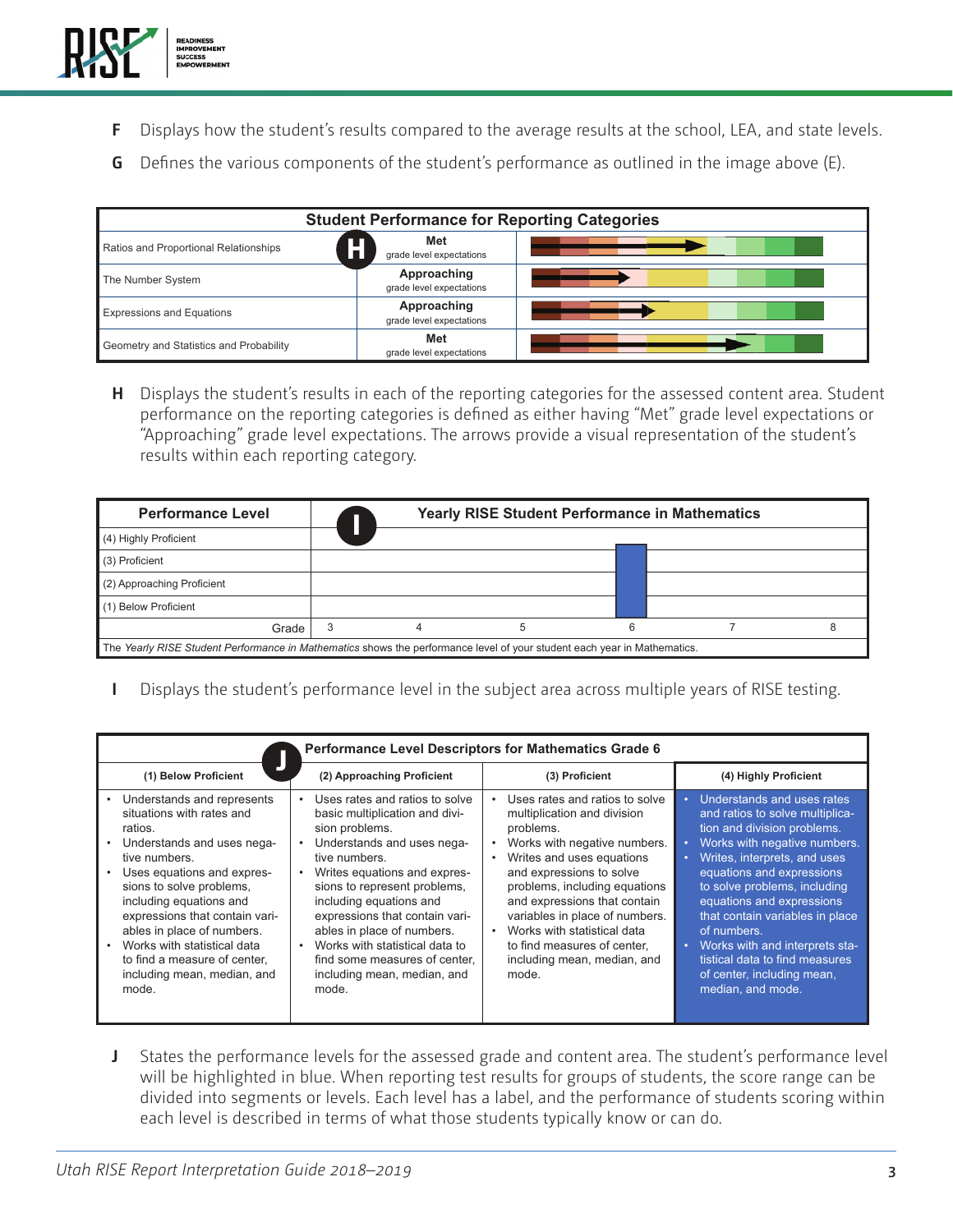

### **Writing**

Writing is assessed for students in Grades 5 and 8 for Summative tests, as well as Grades 3–8 for Interim tests. The writing ISR displays a rubric score based on color-coding schemes within each area of the rubric.

| <b>HEADINESS<br/>IMPROVEMENT<br/>SUCCESS<br/>EMPOWERMENT</b> |            | Birth Date: 03-11-2005<br>SSID#: 999999999                                                                                                                                                               |  |                                                                 |                                                                                                                                                                                                                                                                                                                                                  | LEA: Utah Demo LEA (99)<br>SCHOOL: Utah Demo School (999) |  |                                                                                                                                                                                                          |
|--------------------------------------------------------------|------------|----------------------------------------------------------------------------------------------------------------------------------------------------------------------------------------------------------|--|-----------------------------------------------------------------|--------------------------------------------------------------------------------------------------------------------------------------------------------------------------------------------------------------------------------------------------------------------------------------------------------------------------------------------------|-----------------------------------------------------------|--|----------------------------------------------------------------------------------------------------------------------------------------------------------------------------------------------------------|
|                                                              |            |                                                                                                                                                                                                          |  |                                                                 | <b>WRITING</b>                                                                                                                                                                                                                                                                                                                                   |                                                           |  |                                                                                                                                                                                                          |
|                                                              |            |                                                                                                                                                                                                          |  |                                                                 |                                                                                                                                                                                                                                                                                                                                                  |                                                           |  |                                                                                                                                                                                                          |
|                                                              |            | Inconsistent<br>with<br>Grade-Level<br><b>Standards</b>                                                                                                                                                  |  | Partially<br>Consistent with<br>Grade-Level<br><b>Standards</b> | Mostly<br>Consistent with<br>Consistent with<br>Grade-Level<br>Grade-Level<br>Standards<br><b>Standards</b>                                                                                                                                                                                                                                      |                                                           |  |                                                                                                                                                                                                          |
| Essay                                                        |            | <b>Statement of Purpose/</b><br><b>Focus and Organization</b>                                                                                                                                            |  |                                                                 | Evidence/Elaboration                                                                                                                                                                                                                                                                                                                             |                                                           |  | <b>Conventions</b>                                                                                                                                                                                       |
| Informative/<br>Explanatory                                  | ٠<br>ture. | Response states main idea<br>but does not maintain focus<br>throughout.<br>Does not follow specific struc-<br>Ideas are somewhat connect-<br>ed to one another, and writing<br>has an inconsistent flow. |  |                                                                 | Uses cited facts and details<br>۰<br>from provided sources to sup-<br>port main idea.<br>Evidence is general to subject<br>۰<br>rather than specific to prompt.<br>Uses many writing techniques<br>and a mix of general and<br>precise, subject-specific lan-<br>guage to explain ideas.<br>Language is appropriate for<br>audience and purpose. |                                                           |  | Shows developing command<br>of grade-level English gram-<br>mar, usage, spelling, and<br>punctuation.<br>Some errors in verb forms<br>(e.g., active, passive) and<br>tenses to convey style and<br>mood. |
|                                                              |            |                                                                                                                                                                                                          |  |                                                                 |                                                                                                                                                                                                                                                                                                                                                  |                                                           |  |                                                                                                                                                                                                          |
|                                                              |            |                                                                                                                                                                                                          |  |                                                                 |                                                                                                                                                                                                                                                                                                                                                  |                                                           |  |                                                                                                                                                                                                          |
|                                                              |            |                                                                                                                                                                                                          |  |                                                                 |                                                                                                                                                                                                                                                                                                                                                  |                                                           |  |                                                                                                                                                                                                          |